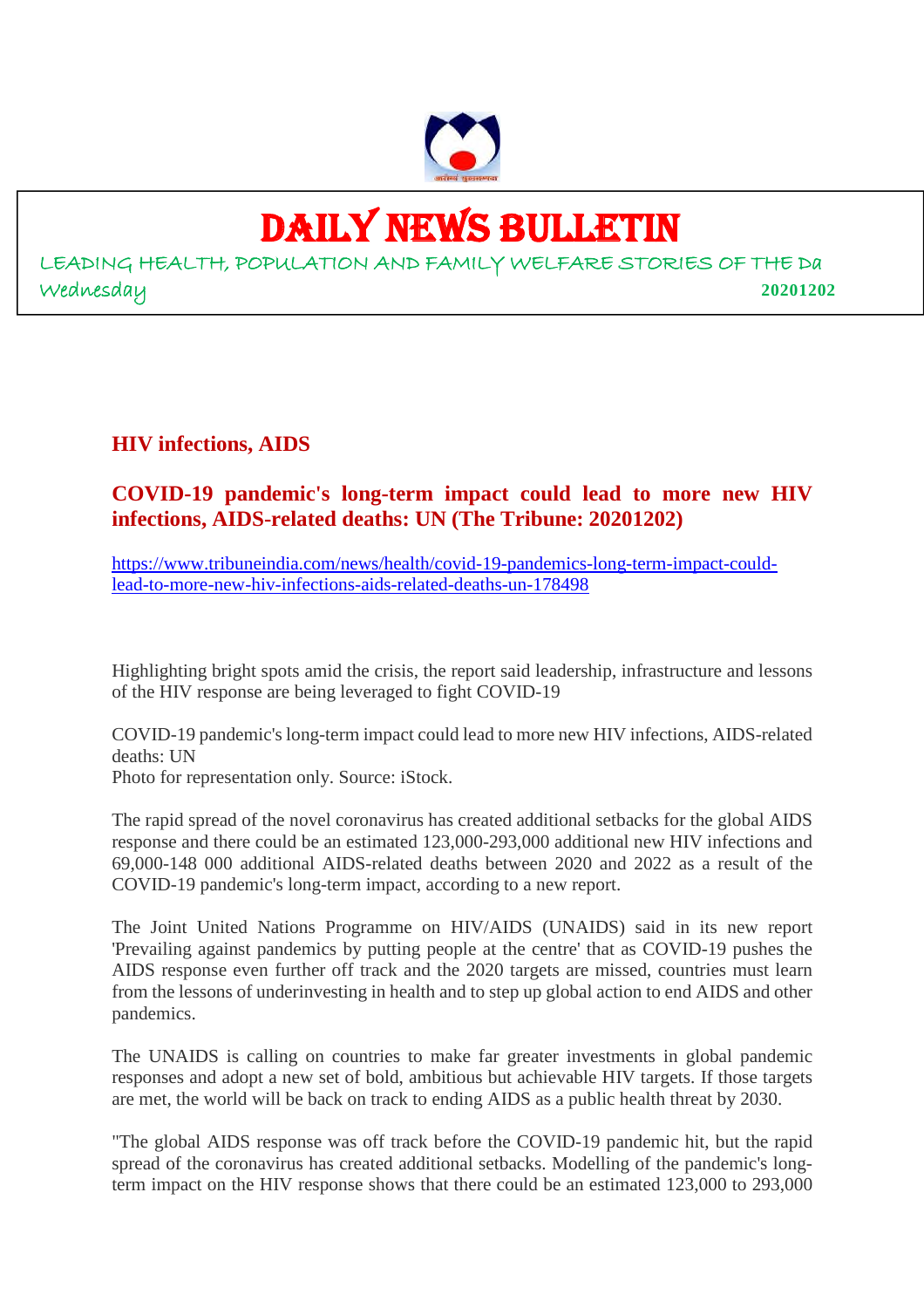additional new HIV infections and 69,000 to 148,000 additional AIDS-related deaths between 2020 and 2022," the report said.

Executive Director of UNAIDS Winnie Byanyima lamented that the collective failure to invest sufficiently in comprehensive, rights-based, people-centred HIV responses has come at a terrible price.

"Implementing just the most politically palatable programmes will not turn the tide against COVID-19 or end AIDS. To get the global response back on track will require putting people first and tackling the inequalities on which epidemics thrive."

The report notes that in some low- and middle-income countries, health officials are bracing for a surge in new births due to interruptions to contraceptive access during the pandemic.

"In India, for example, it is estimated that COVID-19 interrupted contraceptive access for more than 25 million couples," it said.

The report said insufficient investment and action on HIV and other pandemics left the world exposed to COVID-19.

"Had health systems and social safety nets been even stronger, the world would have been better positioned to slow the spread of COVID-19 and withstand its impact," it said, adding that the COVID-19 has shown that investments in health save lives but also provide a foundation for strong economies. Health and HIV programmes must be fully funded, both in times of plenty and in times of economic crisis.

"No country can defeat these pandemics on its own," Byanyima said.

"A challenge of this magnitude can only be defeated by forging global solidarity, accepting a shared responsibility and mobilizing a response that leaves no one behind. We can do this by sharing the load and working together."

Highlighting bright spots amid the crisis, the report said leadership, infrastructure and lessons of the HIV response are being leveraged to fight COVID-19.

The HIV response has helped to ensure the continuity of services in the face of extraordinary challenges and the response by communities against COVID-19 has shown what can be achieved by working together.

In addition, the report underscores that the world must learn from the mistakes of the HIV response, when millions in developing countries died waiting for treatment. Even today, more than 12 million people still do not have access to HIV treatment and 1.7 million people became infected with HIV in 2019 because they did not have access to essential HIV services.

"Everyone has a right to health," which is why UNAIDS said it has been a leading advocate for a 'People's Vaccine' against COVID-19.

"Promising COVID-19 vaccines are emerging, but we must ensure that they are not the privilege of the rich. Therefore, UNAIDS and partners are calling on pharmaceutical companies to openly share their technology and know-how and to wave their intellectual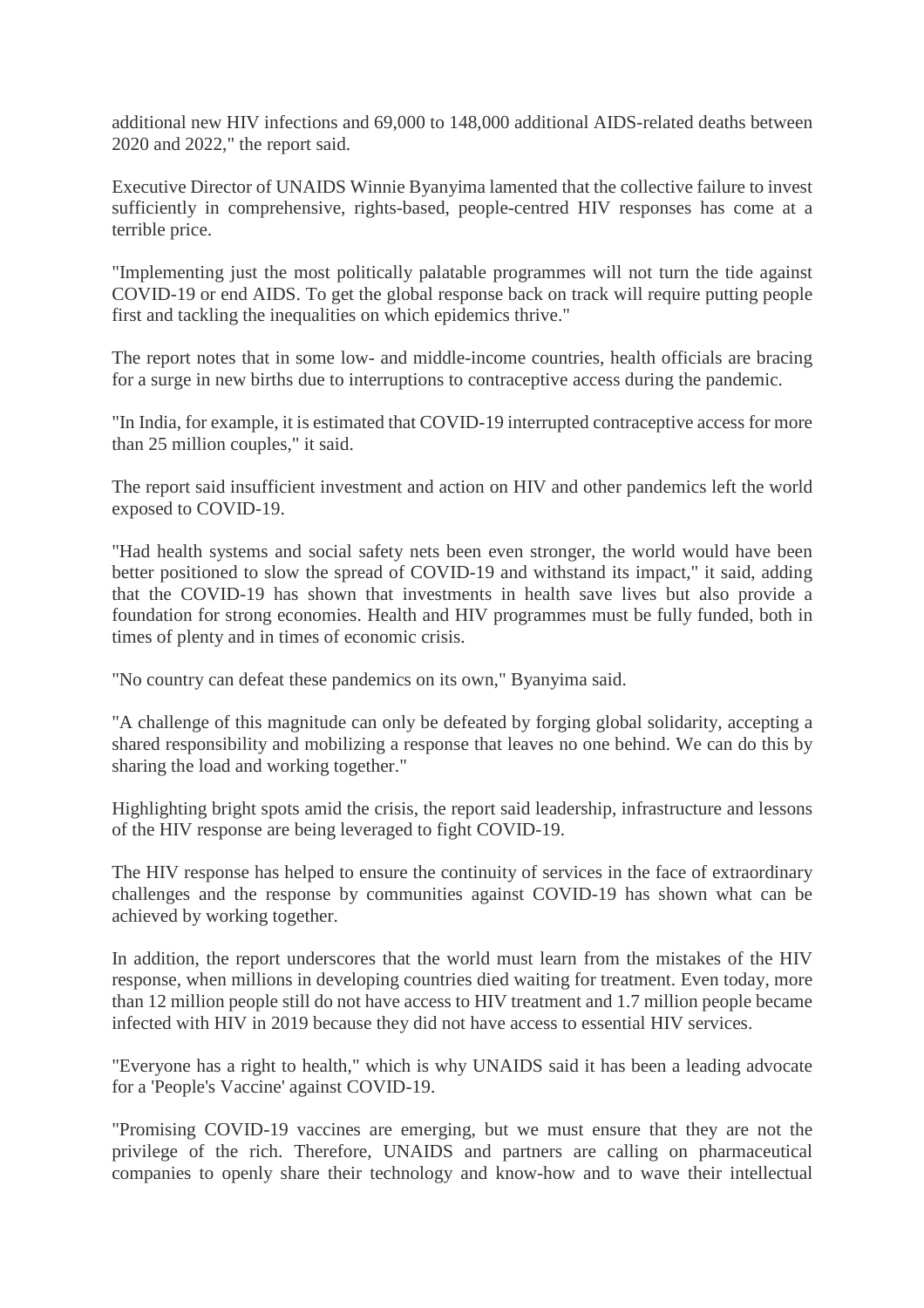property rights so that the world can produce successful vaccines at the huge scale and speed required to protect everyone," it said.

The report also noted that the number of countries criminalizing same-sex sexual relations has continued to decline in recent years, with Botswana and India removing previous prohibitions.

It said severe criminal penalties for same-sex sexual relations are associated with a 4.7 times higher risk of HIV infection compared with settings that lack such penalties.

The impact of decriminalization has been addressed in a study that modelled the effects of the criminalisation of sex work and found a roughly 40% reduction in new infections among sex workers over a 10-year period in Vancouver, Mombasa and Bellary, India, it said. — PTI

#### **Cholesterol levels**

#### **Maintain healthy cholesterol levels to fight Covid: Experts (The Tribune: 20201202)**

https://www.tribuneindia.com/news/health/maintain-healthy-cholesterol-levels-to-fightcovid-experts-178439

Maintain healthy cholesterol levels to fight Covid: Experts

Amid the rising cases of Covid-19 in Delhi-NCR, health experts on Tuesday stressed that along with a focus on overall health, taking special care of your heart's health is extremely important because the virus affects more to people with heart and its related problems.

The doctors said that the biggest risk factor of heart diseases is unhealthy cholesterol levels. So, it is important to keep a track of your lipid profile and maintain healthy cholesterol levels.

As per a survey conducted by the Indian Council of Medical Research (ICMR), 79 per cent of Indians are suffering from dyslipidaemia i.e. unhealthy cholesterol levels.

Experts suggest that managing cholesterols by taking natural antioxidants from a very young age can help keep your heart healthy by controlling high cholesterol level along with other health benefits.

The latest antioxidant which is gaining popularity in India is Gamma-Oryzanol, a natural antioxidant found in rice bran. Gamma-oryzanol is a mixture of ferulic acid esters and is an important bioactive component which is mainly found in the germinated brown rice and rice bran oil.

"For good heart health keeping high cholesterol level in check is really important, Gamma oryzanol which is a natural antioxidant has properties that lowers bad cholesterol and increases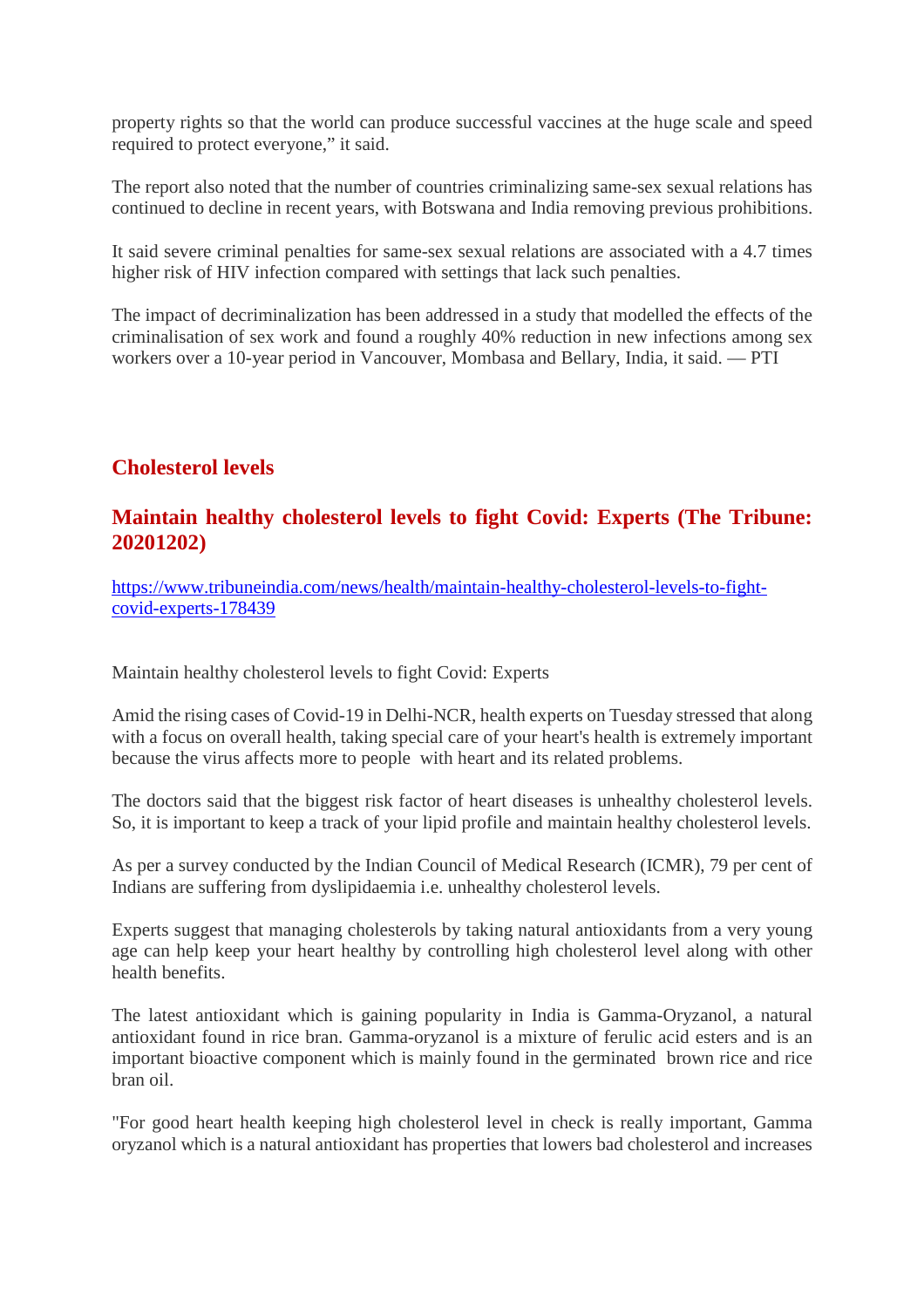the concentration of good cholesterol," said Dr Praveen Chandra, Head of Department, Interventional Cardiology, Medanta Hospital in Gurugram.

"It also helps in preventing heart attack by preventing platelet aggregation, a system where platelets blood gets stuck together and form clots that block arteries. So maintaining healthy cholesterol levels during Covid times is important," Chandra added.

As Gamma Oryzanol is found to be effective in controlling high cholesterol level in the body, it is registered in Japan and the US as a natural medicine to treat hyperlipidemia/dyslipidaemia (elevated cholesterol levels/unhealthy cholesterol levels).

"Gamma Oryzanol helps lower cholesterol because It helps decrease cholesterol absorption and increase cholesterol elimination," said Swapna Chaturvedi, Senior Dietician, Department of Dietetics, All India Institute of Medical Sciences (AIIMS) in New Delhi.

Recently, the Food Safety and Standards Authority of India (FSSAI) has recognised Gamma-Oryzanol as a nutraceutical and a natural antioxidant to reduce high blood cholesterol.

"During COVID times, we need to be extra careful with our heart's health and ensure healthy cholesterol levels," the experts noted.

### **Covid kids**

#### **More than one-third Covid kids show no symptoms: Study (The Tribune: 20201202)**

https://www.tribuneindia.com/news/health/more-than-one-third-covid-kids-show-nosymptoms-study-178430

More than one-third Covid kids show no symptoms: Study Photo for representation only.

More than one-third of kids who have Covid-19 are asymptomatic, say researchers, adding that youngsters diagnosed with the disease may represent just a fraction of those infected.

"The concern from a public health perspective is that there is probably a lot of Covid-19 circulating in the community that people don't even realize," said study author Finlay McAlister from the University of Alberta in Canada.

For the study, published in the journal CMAJ, the research team analysed results for 2,463 children who were tested during the first wave of the pandemic--March to September--for Covid-19 infection.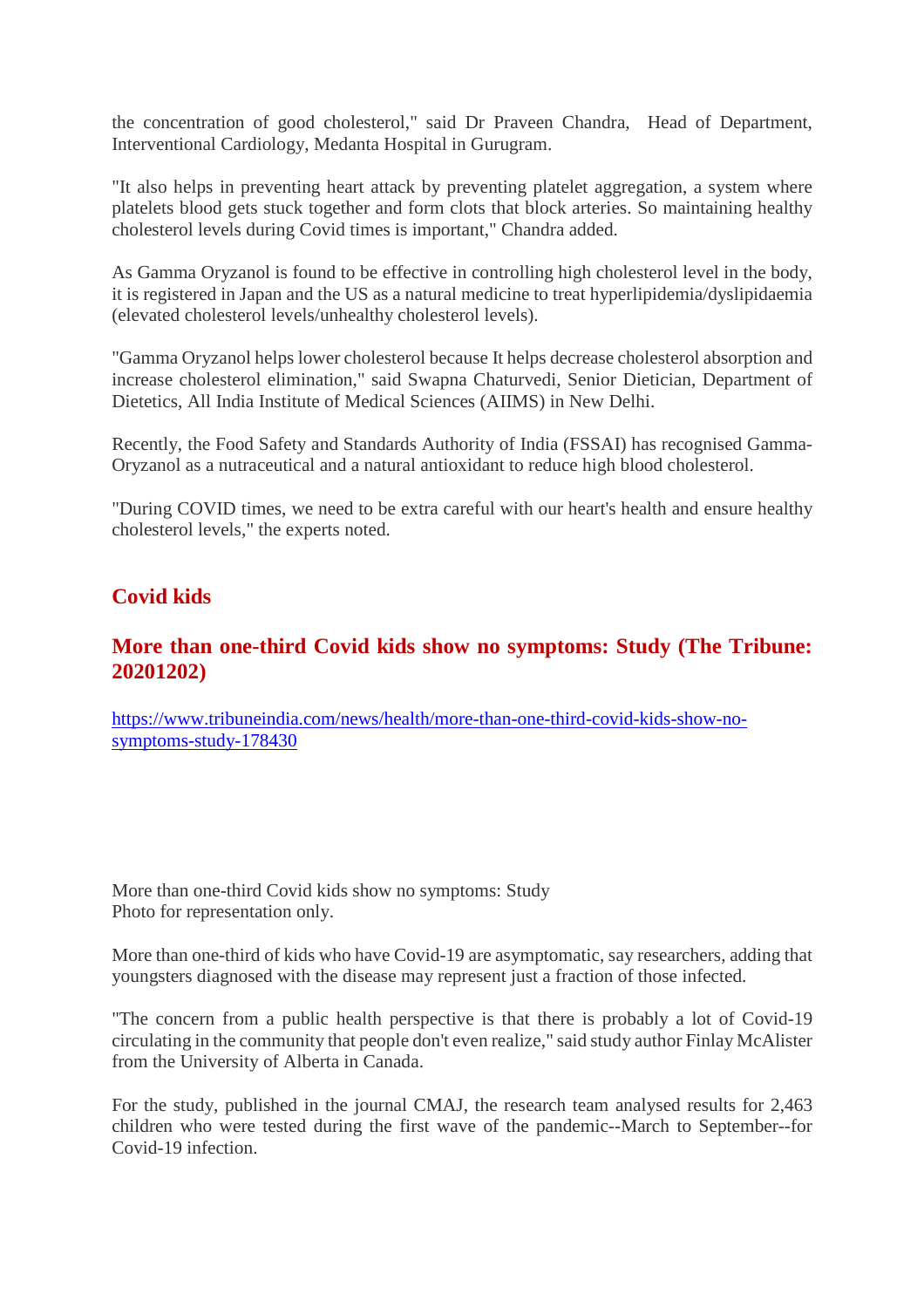All told, 1,987 children had a positive test result for Covid-19 and 476 had a negative result. Of children who tested positive, 35.9 per cent--reported being asymptomatic.

"As far as we know, kids are less likely to spread disease than adults, but the risk is not zero," McAlister said.

"Presumably asymptomatic spreaders are less contagious than the person sitting nearby who is sneezing all over you, but we don't know that for sure," he added.

The researchers also found that although cough, runny nose and sore throat were three of the most common symptoms among children with Covid-19 infection--showing up in 25, 19 and 16 per cent of cases respectively.

They were actually slightly more common among those with negative Covid-19 test results, and therefore not predictive of a positive test.

"Of course, kids are at risk of contracting many different viruses, so the Covid-specific symptoms are actually more things like loss of taste and smell, headache, fever, and nausea and vomiting, not runny nose, a cough and sore throat," McAlister said.

He added that if people have any symptoms at all, they should stay home and get tested, while even those who feel well should still be doing everything, they can to stay safe--wearing a protective mask, frequent handwashing, keeping distance, and avoiding meeting indoors.

"Some people with Covid feel well and don't realize they have it so they socialize with friends and unintentionally spread the virus, and I think that's the big issue," the author noted.

#### **Covid-19: What you need to know today (Hindustan Times: 20201202)**

#### https://epaper.hindustantimes.com/Home/ArticleView

On Monday, former US Food and Drug Administration (FDA) chief Scott Gottlieb said in an interview to CNBC that his estimate is that by the end of the year 30% of Americans would have been infected by the Sars-CoV-2 virus which causes the coronavirus disease. That's almost one in three Americans who will have some sort of immunity against the virus. I know there is a lot of confusing research on this, especially when it comes to those asymptomatic patients who have low viral loads, but I am going to go with the most comprehensive research – Dispatch 207 on November 19 covered it – that most infected people have at least six months of protection (of some sort) against Covid-19, with a not insignificant probability that this protection could actually last for years. Gottlieb went on to add in the interview that he believes some states may have an infection rate of up to 50%. This bodes well for 2021, he suggested – and it's easy to see why. If a third of the population is protected against the virus, there is a high chance of the chain of infection being broken before too many people are infected. "You are getting to levels where this virus is not going to circulate as readily," he told CNBC. The US ended November with 13.6 million recorded cases of Covid. It could end the year with anything between 17 million and 18 million, at the current rate of growth of recorded cases. If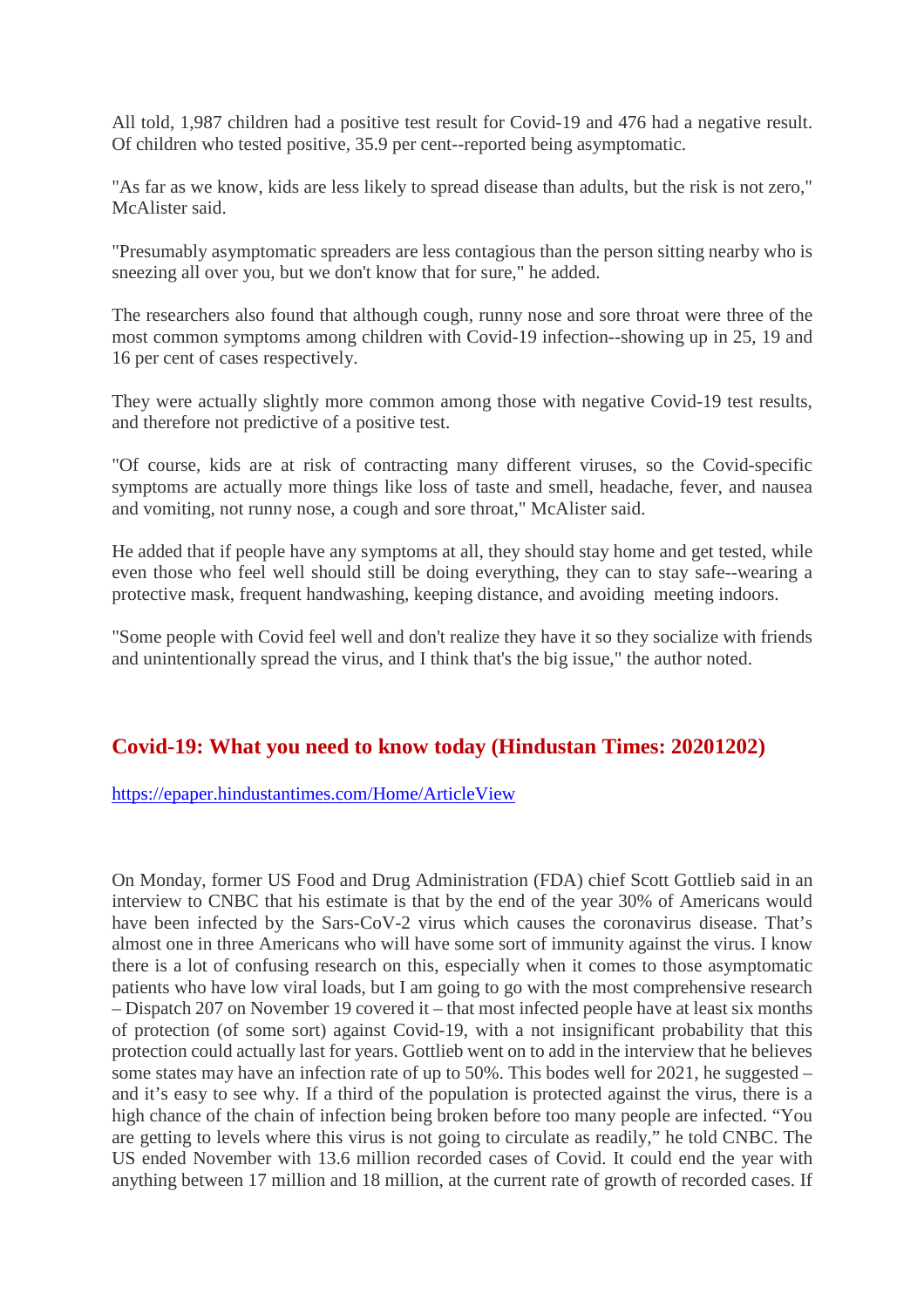Gottlieb's assessment is accurate, this number, in reality, should be 100 million – which means that for every infection recorded, the US is missing around six. That seems plausible, and also highly probable. For the purposes of this column, I have assumed it to be true.

India has seen almost 9.5 million cases of the coronavirus disease to date (it is second in terms of the number of cases after the US). A direct extrapolation of Gottlieb's constant (if it can be called that) might not make sense for a variety of reasons. India and the US are both large and have high population counts, but the differences between them on these two parameters are still stark. The US has a population of 330 million; India, 1.3 billion (1,300 million). The US has a land area of 9.8 million square km; India, 3.3 million square km. The US's population density, based on these numbers, comes to 34 per square km; India's almost 394 people per square km. Some of these factors point to the constant being higher in India; others, lower. There are also other factors at play – populations in some parts of India, like populations in parts of Africa, may have some protection against the coronavirus disease on account of previous infections by other coronaviruses; and the BCG vaccine, which almost all Indian children have received for decades now, may offer some cover against the infection or, at the least, the intensity of infection.

In Dispatch 158, on September 15, I had put forth assumptions that around 15% of the urban population in India and 5% to 7.5% of the rural population may have been infected by the virus. That number was based on antibody prevalence surveys carried out in many parts of the country. Those numbers are sure to have moved north. It is likely that the metropolitan cities, such as Delhi and Mumbai, have infection rates of around 20%; other Indian cities, 15%; and rural India 7.5%. India's top 10 cities have a population of around 110 million. At a 20% infection rate, they would have seen 22 million cases. India has a rural population of around 850 million people, and an infection rate of 7.5% translates into around 64 million cases. The remaining 340 million urban population would have seen 51 million infections at a 15% infection rate. That works out to a total of 137 million cases – which means that for every infection recorded, India is missing 15, which too is plausible. At an aggregate level, this translates into an overall infection (or exposure) rate of approximately 10%, although the number is likely to be far higher in some large cities, and much lower in some remote rural areas.

Interestingly – and I did not assume numbers with this end in mind, although it may now seem like that – at 137,000 dead (the current death toll in India), and 137 million infections, India's infection fatality rate works out to 0.1%, which some experts believe to be a reasonable estimate of the Covid-19's fatality rate. Sure, it is likely (very likely) that India's actual death toll is higher, but it is just as likely that the number of cases is as well.

#### **RT-PCR, positivity rate 6.85%**

### **More than half of tests with RT-PCR, positivity rate 6.85 %( Hindustan Times: 20201202)**

https://epaper.hindustantimes.com/Home/ArticleView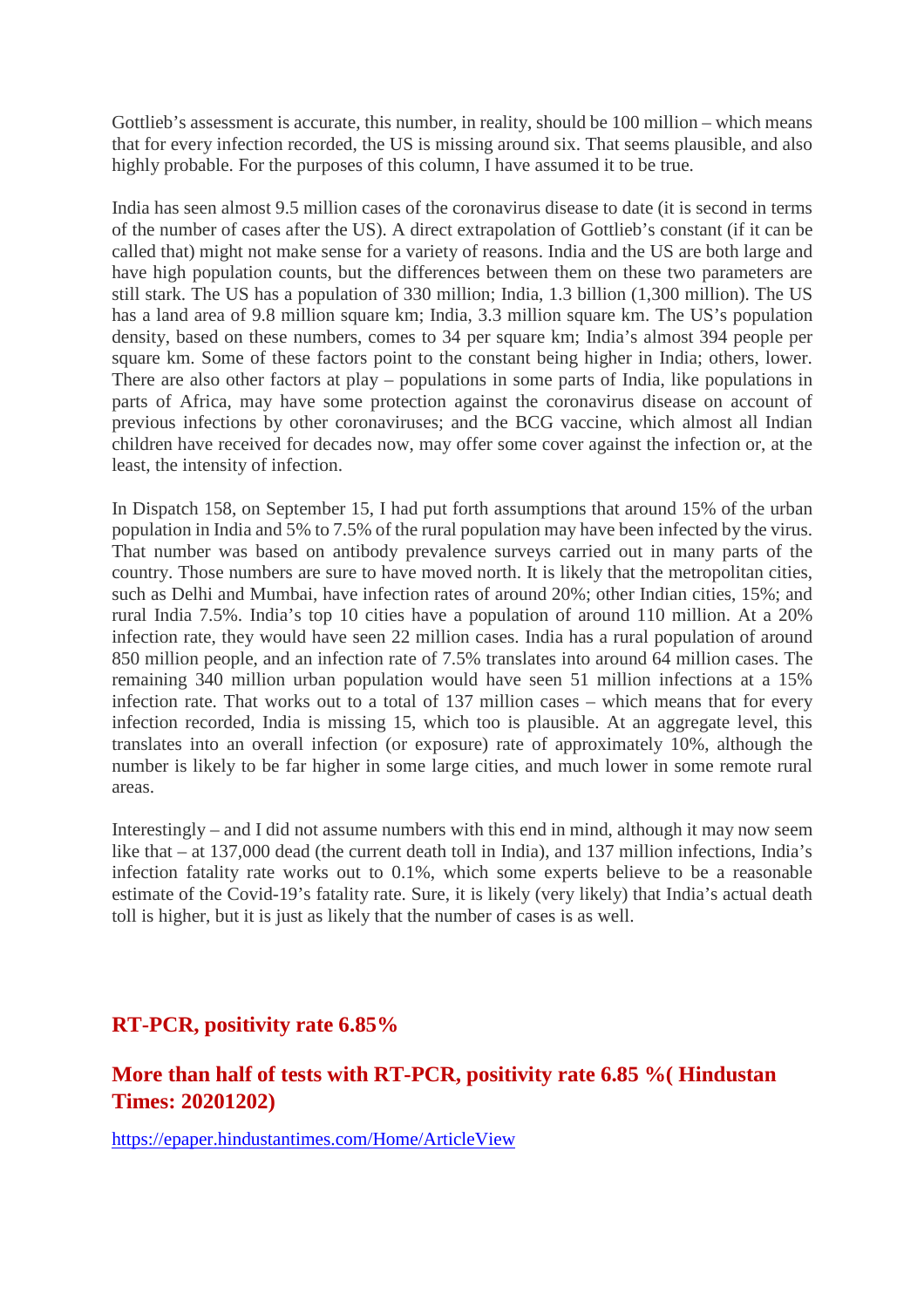A health care worker collects a swab sample from a passenger near Anand Vihar ISBT in New New Delhi : More than 30,000 RT-PCR tests were conducted in Delhi on Monday, with share of the more accurate RT-PCR and other molecular tests accounting for more than 50% of the total tests conducted for the second day in a row. On both occasions, fewer number of rapid antigen tests had been conducted because of a government holiday.

On Monday, the city reported 4,006 new cases of coronavirus disease (Covid-19) and added 86 new deaths to its tally.

Despite the higher number of RT PCR test — which is more accurate and had a positivity rate of 30% as on November 7 — the positivity rate of Delhi went down further on Tuesday to 6.85%, which is the lowest since October 23. A positivity rate of 5% or less, if maintained over two weeks, shows that the spread of the infection is under control.

Even as Delhi has managed to scale up the number of RT-PCR tests —from below 15,000 to the current 30,000 tests a day — Delhi health minister Satyendar Jain said that a proposal will be sent to the Union health ministry and the Indian Council of Medical Research to allow city labs to conduct 10% fewer tests than their capacity to ensure reports are made available within 24 hours. To increase the number of more accurate RT-PCR tests, the Delhi government has pushed the labs to full capacity, resulting in delays in turn-around time, he said.

"Delhi has been utilising the full capacity of both the government and private labs to conduct more RT PCR tests. However, there have been some delays in getting test reports. If a lab says their capacity is 10,000 tests a day and they are given as many samples, the reports get delayed. We will take the issue up with ICMR and the Centre to allow the labs to conduct 10% less tests than their capacity to ensure that the reports are available within 24 hours," said Jain.

He said that the government had been collecting up to 40,000 samples, but the labs weren't able to give the reports within a day.

He also said that the Centre needed to extend support to help Delhi in scaling up RT-PCR tests to 60,000 a day.

In a meeting with Union home minister Amit Shah in mid-November, the government had decided to double Covid-19 testing to between 100,000 and 120,000 a day, with half of the tests being the more accurate molecular ones.

"There is a need for additional support in terms of labs as promised by Central government to ensure that the reports are issued within 24 hours," said Jain. The Union health ministry has said that it will increase the testing capacity under its labs by 10,000 and add another 1,000 in scientific institutes. Ten mobile labs were to be deployed in the city to scale up molecular testing further.

Private labs in the city however said that they either had capacity to test more samples or they would be able to scale up on government assurance of receiving more samples. "We have the capacity in case there is a need to scale up testing further," Dr Arvind Lal, chairman of Dr Lal Pathlabs said.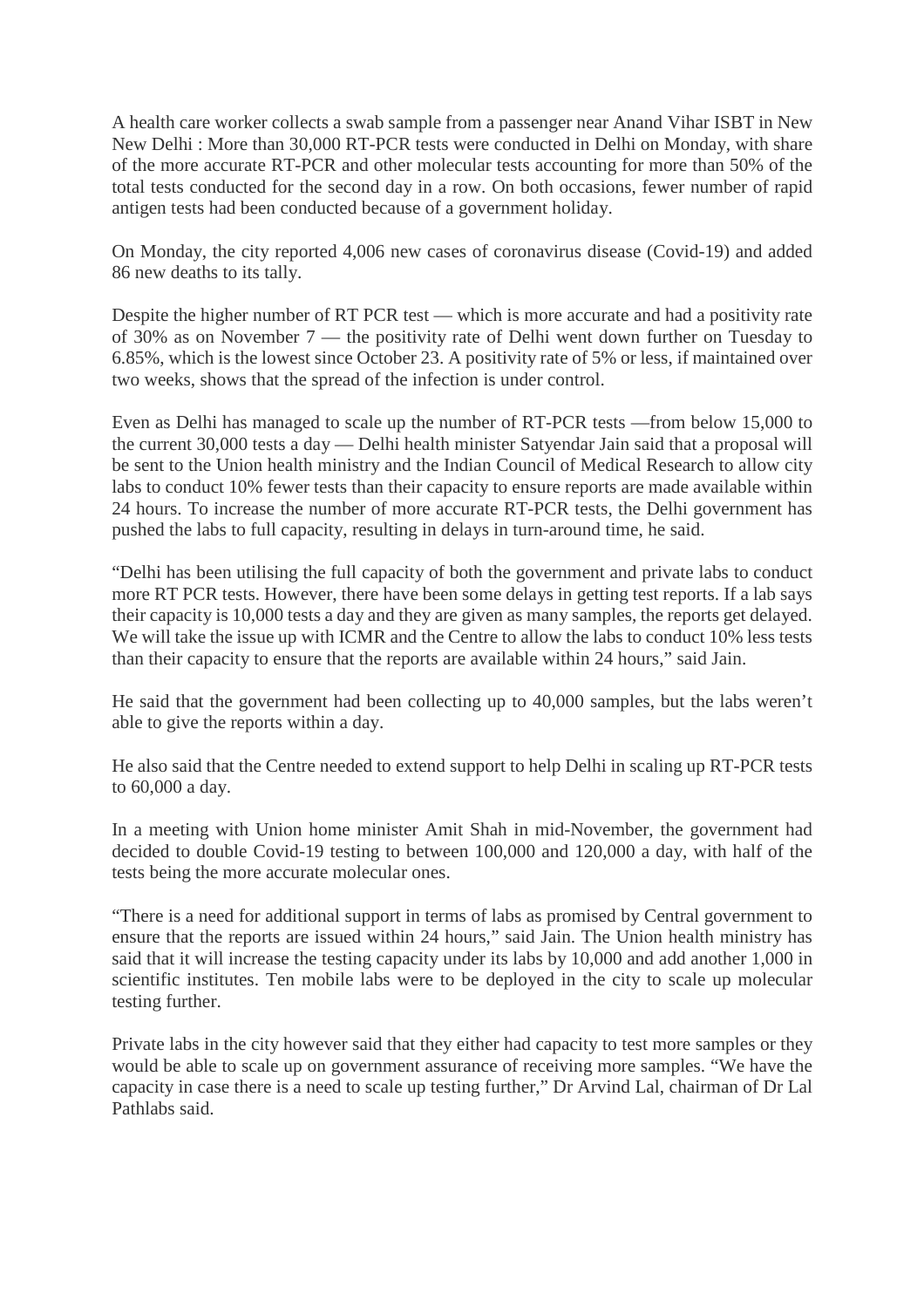Dr Deepak Sadwani from Prognosis Labs said, "When we had started we could process about 200 samples, now we do 2,000 samples a day. Yes, we have reached capacity with our current machines and manpower, but it can be scaled up further."

Delhi has reported 2,663 deaths in November alone, with 91 deaths being reported on an average each day in the last seven days and 115 deaths reported on an average the week before. The 10-day case fatality ratio (CFR) – proportion of deaths among those who test positive stood at 1.93% on Tuesday.

#### **Covid Cases (The Asian Age: 20201202)**

http://onlineepaper.asianage.com/articledetailpage.aspx?id=15257071

## ■ Share of active cases in total +ve cases shrinks further by 4.60% Covid cases on decline, recovery on rise

**AGE CORRESPONDENT** with agency inputs<br>NEW DELHI, DEC. 1

The daily new cases and<br>India's active cases of novel coronavirus continue to be on a decline while the recoveries are on a rise. On Tuesday, the total active were almost 4.36 lakh and the share of<br>active cases in the total positive cases has further shrunk to 4.60 per cent.<br>India's total tally of Covid-19 is 94.63 lakh with 31, 118 fresh detections. The fatalities so far have been 1.37 lakh out of which 482<br>deaths occurred in the last 24 hours

In Delhi the daily rise in high number of fresh<br>cases has halted a bit even though it is still reporting much higher cases than<br>many states and UTs.<br>Kerala and Maharashtra

Nel and wantafasitated<br>also have high cases.<br>Union health ministry<br>officials said while some<br>states like Kerala, Delhi, Karnataka, Chhattisgarh<br>etc have witnessed a<br>decline in the active caseload in the past 24 hours<br>while Uttarakhand, while Uttarakhand,<br>Gujarat, Assam and Goa

have reported an addition<br>to their caseload. to their caseboad.<br>
Meanwhile, the ICMR<br>
has said that the initial<br>
findings into an 'adverse<br>
event' allegedly suffered<br>
by an Oxford Covid-19 vaccine trial participant in Chennai did not necessi-<br>tate halting of the trials and it is the role of drug

**INDIA'S TOTAL tally of** Covid-19 is 94.63 lakh with 31, 118 fresh detections. The fatalities so far have been 1.37 lakh out of which 482 deaths occurred in the last 24 hours

regulator to ascertain or<br>refute if any causal link<br>between the event and the intervention. On allegamervention. On anegation of the 'adverse event'<br>in a Serum Institute of<br>India trial, the government said it will not affect<br>vaccine timelines in any-

way.<br>A 40-year-old man who was a volunteer in the third<br>phase of the "Covidshield"<br>vaccine trial in Chennai has alleged serious side

effects, including a virtual neurological breakdown<br>and impairment of cognitive functions. He has sought to crore compensa-<br>tion in a legal notice to Serum Institute and others, besides seeking a halt to<br>the trial. However, the SII has rejected the charges<br>as "malicious and misconceived" and said it will seek damages in excess of ₹100 crore

ICMR director general<br>Balram Bhargava said that adverse events occur with drugs or vaccines or any other health intervention. "If any adverse event war-<br>rants hospitalisation then it is called a serious adverse event. It is the role of the drug regulator, after collating all the data, to

ascertain or refute whether there is a causal link between the event and intervention. That causal<br>link whether it has to be<br>ascertained or refuted has to be done by the DCGI and<br>all the papers in connection to the five parameters have been submitted to<br>him accordingly for<br>review," he said.

It is done purely on a scientific basis and the assessment is done with very<br>objectively-based criteria and initial causality assessment findings did<br>not necessitate stoppage of these trials, he added.<br>Union health ministry sec added retary Rajesh Bhushan<br>said, "The adverse event will not affect timelines in any manner whatsoever"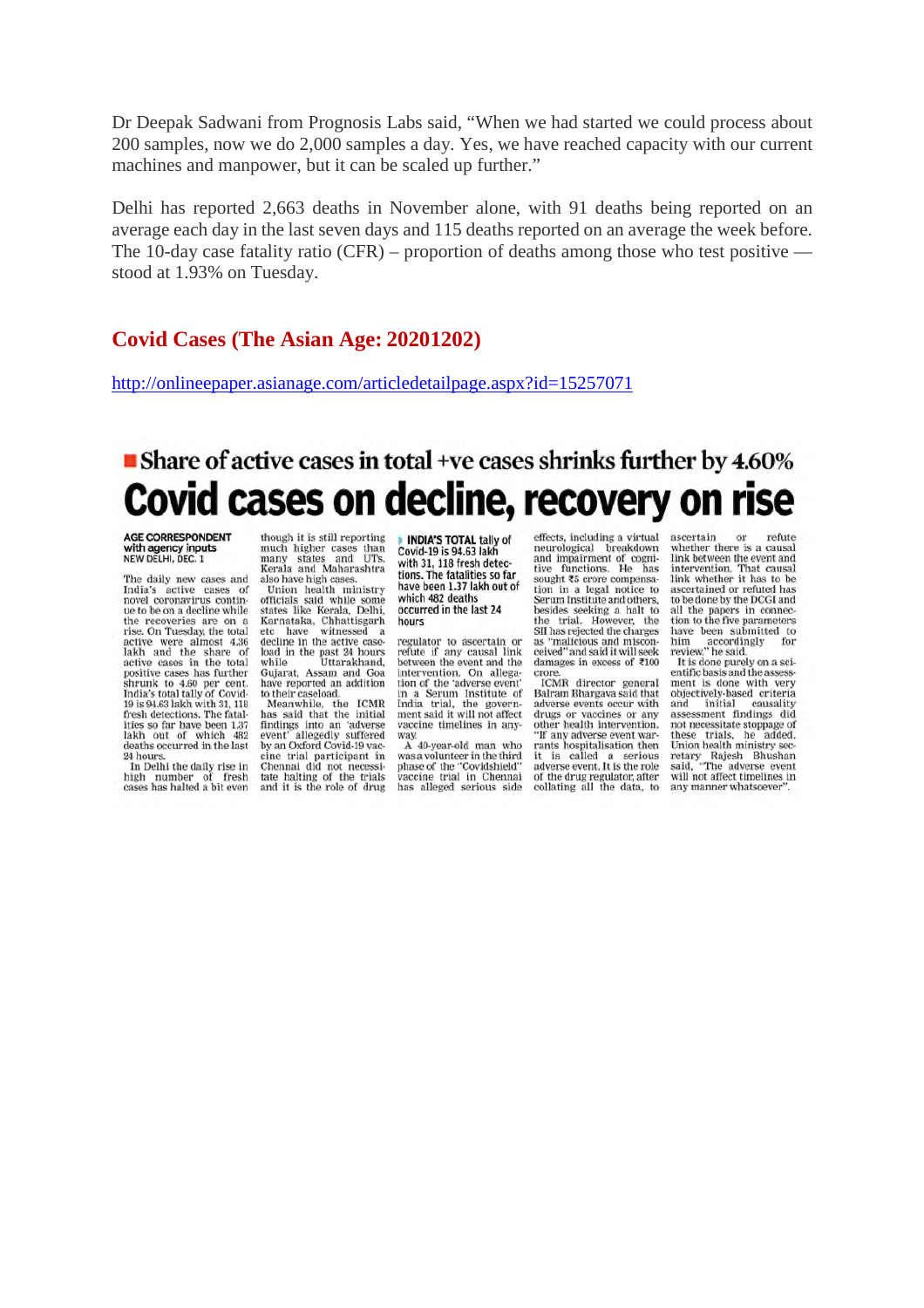#### **Slow progress: On WHO's assurance?**

#### **Slow progress: On WHO assurance to uncover origin of COVID-19 (The Hindu: 20201202)**

#### https://www.thehindu.com/opinion/editorial/slow-progress-on-whos-assurance-to-uncoverorigin-of-covid-19/article33224849.ece

WHO must work alongside China in quickly uncovering the origins of the virus In 2003, a WHO team was able to identify the animal source of SARS coronavirus within weeks despite its arrival in China nearly three months after the initial outbreak. In the case of MERS coronavirus, the intermediate host was identified more than a year after the first human case was reported. However, in the case of the novel coronavirus (SARS-CoV-2), its source is still unknown even 11 months after WHO reported the first case. Knowing the natural reservoirs and intermediate hosts and the events that allowed the virus to jump across the species barrier are important in prevention. Soon after the virus spread around the world, there was heightened demand to identify its origin in China's Wuhan where the first case cluster was reported. Even as the global focus shifted to therapeutics and vaccine trials, it is reassuring that the global health body is still determined to find the virus's origin. But the pace of investigation leaves much to be desired. Efforts began in February but it was only in early August that WHO completed the mission to lay the groundwork for joint efforts to identify the origin; its twomember team did not visit Wuhan, the epicentre of the outbreak. It was only in late October that China began early studies for the two-phase investigation. In the first phase, short-term studies will be undertaken to better understand how the virus might have begun circulating in Wuhan. Longer-term studies will follow based on these results. It is only then that a WHO-led team can operate in China to collaborate with Chinese scientists.

If China failed to alert WHO immediately after a Wuhan cluster was reported, its reluctance to quickly and earnestly investigate the source can partly be explained by U.S. President Donald Trump's attempt to politicise the issue. The reluctance has only increased after mounting international ire over its reporting the outbreak and the huge economic cost of the pandemic globally. There is strong evidence that the virus originated in bats and probably spread to humans through an intermediate species. One way to find this out is to know the susceptibility of different animal species. Already, many animals including cats have been found susceptible to the virus in the lab and outside. With the virus spread so wide, zeroing in on the intermediate host becomes more difficult as the possibility of humans having spread the virus to animals cannot be ruled out. Hence, a multi-pronged approach with an emphasis on investigating China's wildlife farms becomes crucial. This highlights the importance of working alongside China to uncover the virus's origin.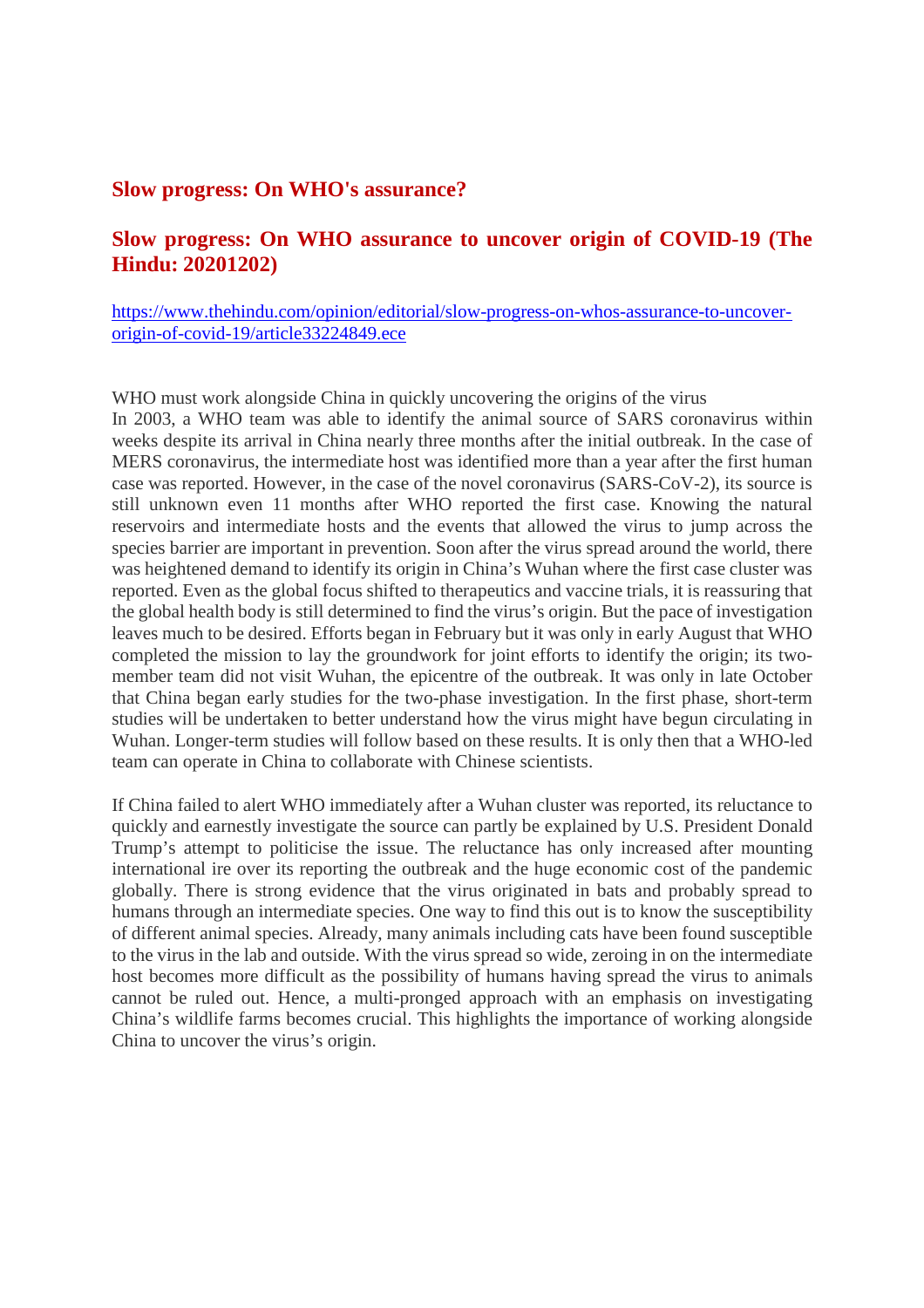#### **Overweight or obese**

#### **Overweight or obese adults often don't recognise they have a weight problem (New Kerala: 20201202)**

#### https://www.newkerala.com/news/2020/208771.htm

A cross-sectional analysis of NHANES (National Health and Nutrition Examination Survey) data found that more than 40 per cent of US adults were overweight and nearly 10 per cent with obesity did not consider themselves to be overweight.

This trend has increased over the last two decades and was especially true of non-Hispanic Blacks and persons with low socioeconomic status. The findings are published in the Annals of Internal Medicine.

The researchers from the University of Chicago Medicine analyzed NHANES data to investigate the trends of overweight and obesity self-awareness among US adults with overweight or obesity.

They also looked at factors associated with obesity self-awareness and weight loss attempts among adults with obesity. Survey participants were asked about self-perception of weight using the question "Do you consider yourself to be overweight, underweight, or about the right weight?" They found that more than a significant proportion of those overweight or obese did not recognize the issue.

The authors say that as BMIs of Americans increase, people adjust their views on normal weight range to promote positive body images and suggest the use of varying BMI cutoffs to define overweight and obesity may be necessary when comparing varying demographic subsets. The authors still emphasize that this study data showed persons with obesity who did not view their weight to be overweight were less likely to try to lose weight and this may contribute to increasing obesity rates in the United States.

The authors also found that health professional-guided education on weight improved both obesity self-awareness and attempts to lose weight among persons with obesity. However, having health insurance did not affect obesity self-awareness, suggesting health professionals are not routinely providing weight counselling to patients with obesity.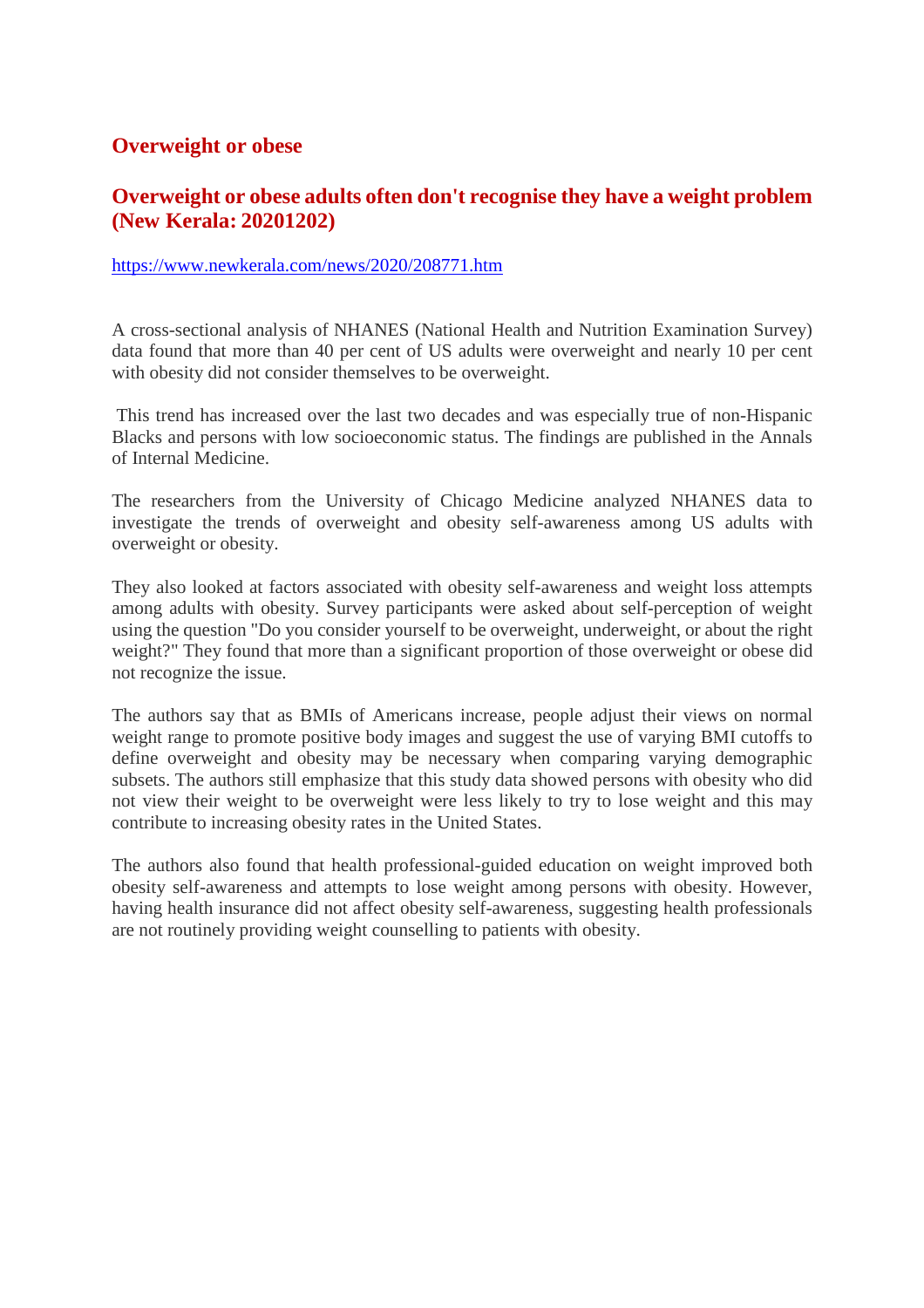## **Mental health**

#### **Spending long time on phone not bad for mental health: Study (New Kerala: 20201202)**

https://www.newkerala.com/news/2020/208638.htm

: If your kids are spending hours on smartphone, don't panic. In a new study, researchers have found that time spent on the smartphone was not related to poor mental health.

According to the findings, published in the journal 'Technology, Mind, and Behavior', general smartphone usage is a poor predictor of anxiety, depression or stress when it comes to digital detoxes.

"A person's daily smartphone pickups or screen time did not predict anxiety, depression, or stress symptoms," said study lead author Heather Shaw from the Lancaster University in the UK.

In the study, the research team measured the time spent on smartphones by 199 iPhone users and 46 Android users for one week.

Participants were also asked about their mental and physical health, completing clinical scales that measure anxiety and depression symptoms.

They also completed a scale which measured how problematic they perceived their smartphone usage to be.

Surprisingly, the amount of time spent on the smartphone was not related to poor mental health.

Additionally, those who exceeded clinical 'cut off points' for both general anxiety and major depressive disorder did not use their phone more than those who scored below this threshold.

Instead, the study found that mental health was associated with concerns and worries felt by participants about their own smartphone usage.

Previous studies have focussed on the potentially detrimental impact of 'screen time', but the study shows that people's attitudes or worries are likely to drive these findings.

According to the researchers, mobile technologies have become even more essential for work and day-to-day life during the Covid-19 pandemic.

"Our results add to a growing body of research that suggests reducing general screen time will not make people happier," said study author said David Ellis from the University of Bath.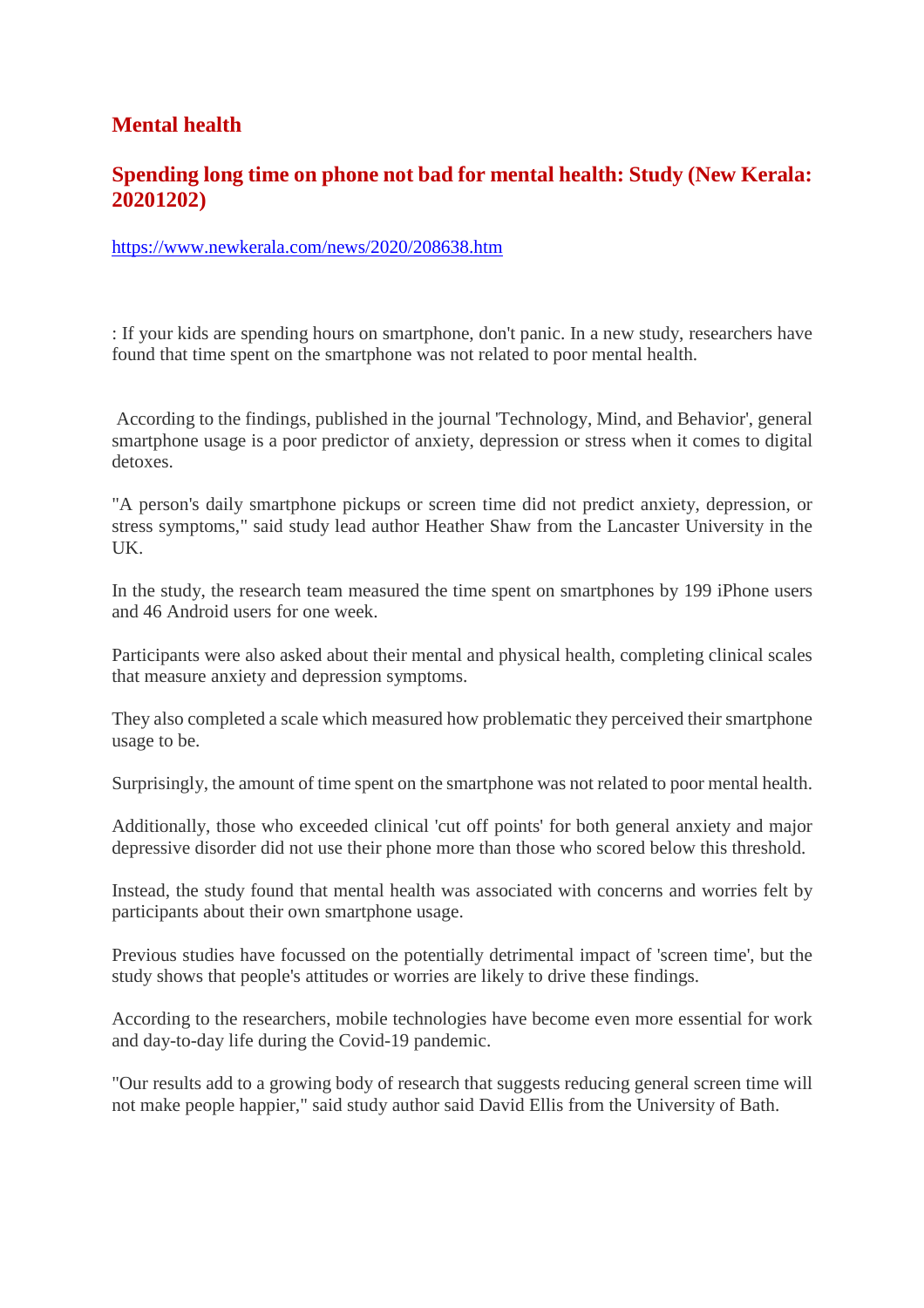"Instead of pushing the benefits of digital detox, our research suggests people would benefit from measures to address the worries and fears that have grown up around time spent using phones," Ellis added.

#### **Cardiometabolic risk**

#### **Plant-based diet improves cardiometabolic risk factors: Study (New Kerala: 20201202)**

https://www.newkerala.com/news/2020/208623.htm

A plant-based diet boosts after-meal burn, leads to weight loss and improves cardiometabolic risk factors in overweight individuals, say researchers.

"Over the course of years and decades, burning more calories after every meal can make a significant difference in weight management," said study author Hana Kahleova from the Physicians Committee, U.S.

The study published in the journal JAMA Network Open assigned participants -- who were overweight and had no history of diabetes -- to an intervention or control group in 11 ratio.

For 16 weeks, participants in the intervention group followed a low-fat, plant-based diet which included fruits, vegetables, whole grains and legumes with no calorie limit.

The control group made no diet changes. Neither group changed exercise or medication routines unless directed by their personal doctors.

Researchers used indirect calorimetry to measure how many calories the participants burned after a standardised meal both at the beginning and end of the study.

The plant-based group increased after-meal calorie burn by 18.7 per cent on an average after 16 weeks. The control group's after-meal burn did not change significantly.

Within 16 weeks, participants in the plant-based group lowered their body weight by 6.4 kg (nearly 14 pounds), on an average, compared to an insignificant change in the control group.

The plant-based group also saw a significant drop in the fat mass and visceral fat volume -- the dangerous fat found around the internal organs.

The researchers teamed up with Yale University researchers to track intramyocellular lipid and hepatocellular lipid -- the accumulating fat in muscle and liver cells -- in a subset of participants using magnetic resonance spectroscopy.

Those in the plant-based group reduced the fat inside the liver and muscle cells by 34 per cent and 10 per cent, respectively, while the control group did not experience significant changes.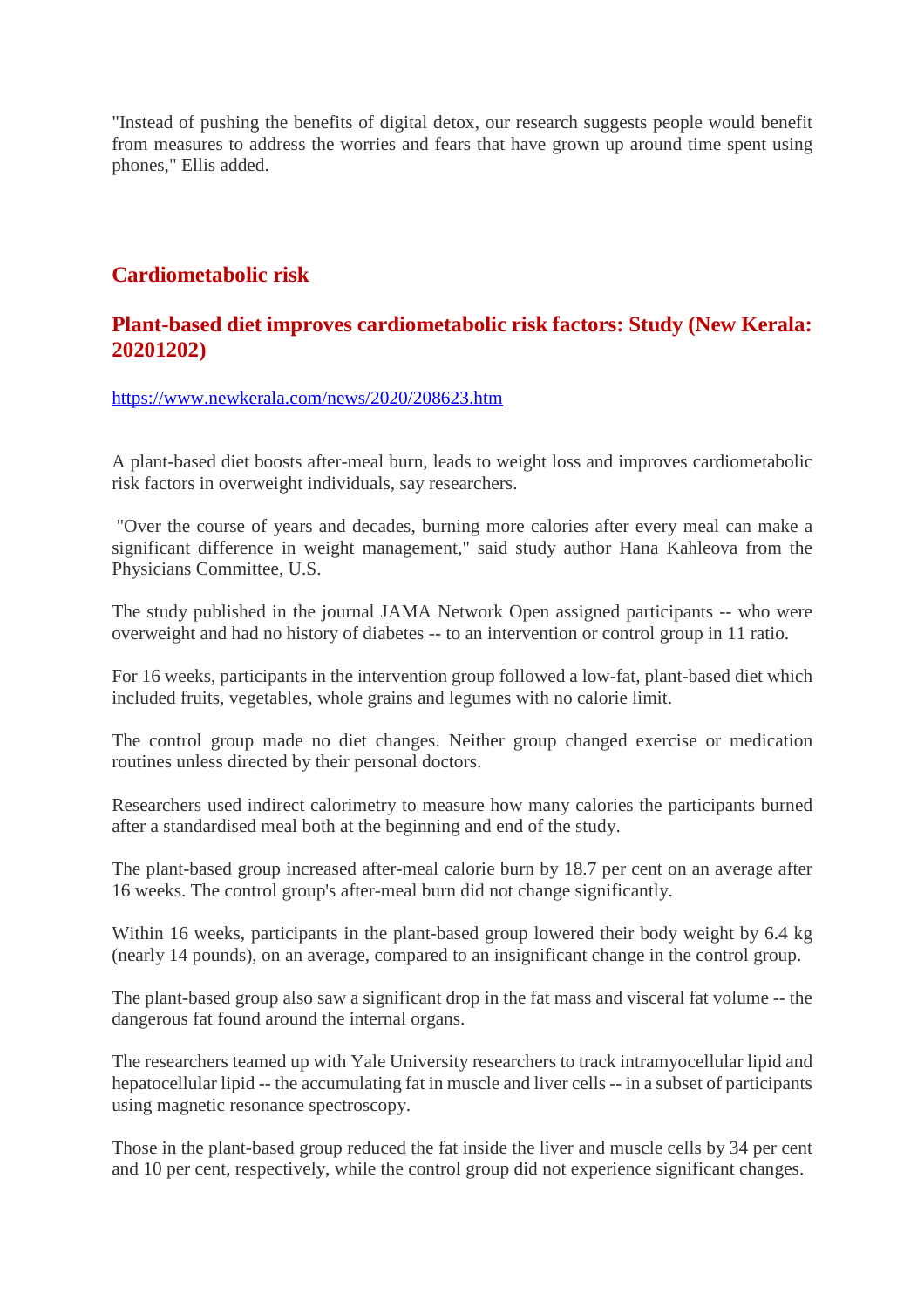Fat stored in these cells has been linked to insulin resistance and Type-2 Diabetes, the researchers said.

The plant-based group also reduced total and low-density lipoprotein (LDL) cholesterol or bad cholesterol, with no significant changes in the control group.

"Not only did the plant-based group lose weight but they experienced cardiometabolic improvements that will reduce their risk to Type-2 Diabetes, heart disease and other health problems," the authors wrote.

#### **Cancer cells**

#### **AI predicts which drug combinations kill cancer cells (New Kerala: 20201202)**

https://www.newkerala.com/news/2020/208565.htm

A team of researchers have developed a machine learning model that accurately predicts how combinations of different cancer drugs kill various types of cancer cells. The new AI model was trained with a large set of data obtained from previous studies, which had investigated the association between drugs and cancer cells.

'The model learned by the machine is actually a polynomial function familiar from school mathematics, but a very complex one,' says Professor Juho Rousu from Aalto University. The study was led by researchers at Aalto University, the University of Helsinki, and the University of Turku in Finland. The research results were published in the prestigious journal Nature Communications.

When healthcare professionals treat patients suffering from advanced cancers, they usually need to use a combination of different therapies. In addition to cancer surgery, the patients are often treated with radiation therapy, medication, or both.

Medication can be combined, with different drugs acting on different cancer cells. Combinatorial drug therapies often improve the effectiveness of the treatment and can reduce the harmful side-effects if the dosage of individual drugs can be reduced. However, experimental screening of drug combinations is very slow and expensive, and therefore, often fails to discover the full benefits of combination therapy. With the help of a new machine learning method, one could identify the best combinations to selectively kill cancer cells with specific genetic or functional makeup.

The research results demonstrated that the model found associations between drugs and cancer cells that were not observed previously. 'The model gives very accurate results. For example, the values of the so-called correlation coefficient were more than 0.9 in our experiments, which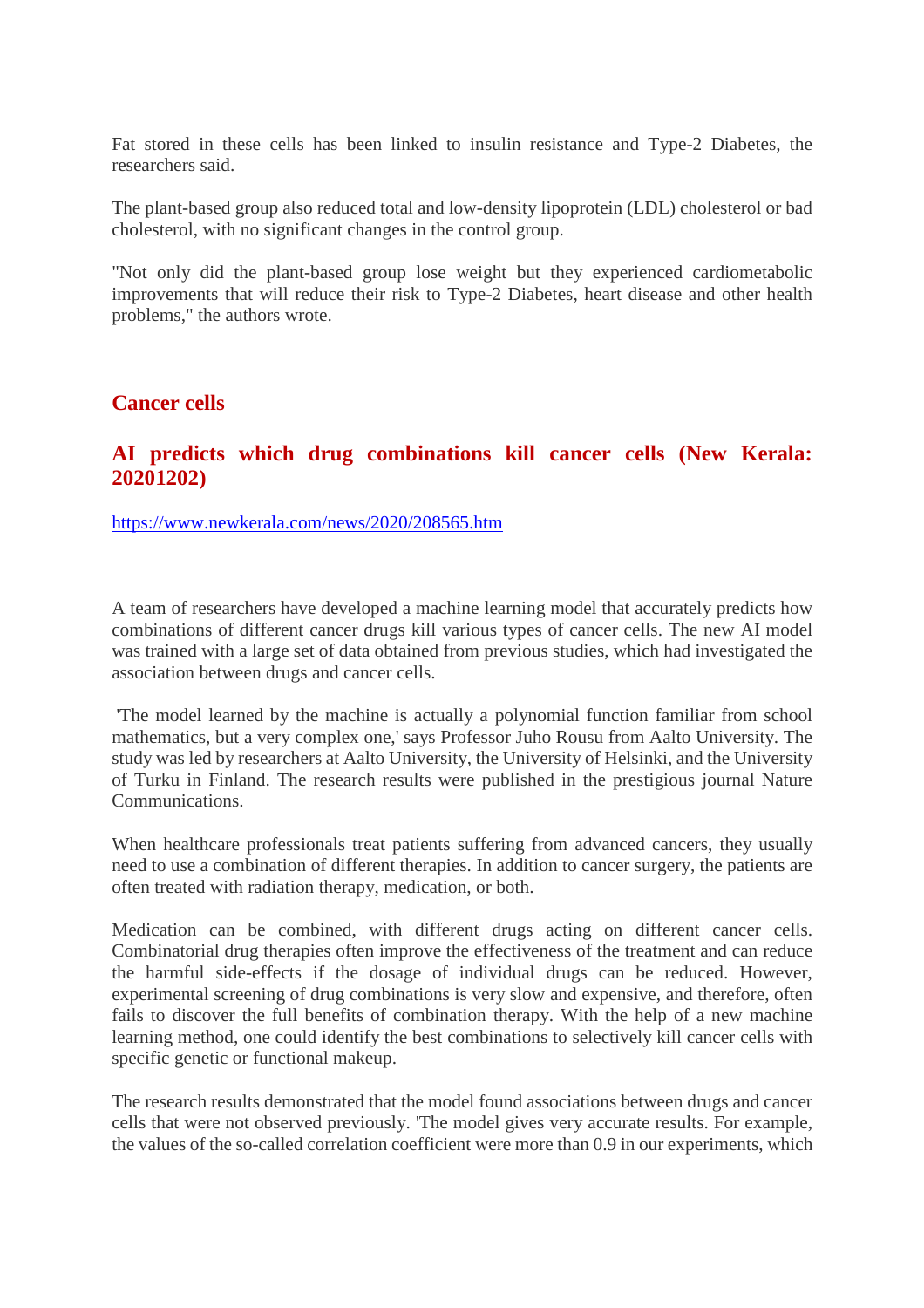points to excellent reliability,' says Professor Rousu. In experimental measurements, a correlation coefficient of 0.8-0.9 is considered reliable.

The model accurately predicts how a drug combination selectively inhibits particular cancer cells when the effect of the drug combination on that type of cancer has not been previously tested. 'This will help cancer researchers to prioritize which drug combinations to choose from thousands of options for further research,' says researcher Tero Aittokallio from the Institute for Molecular Medicine Finland (FIMM) at the University of Helsinki.

The same machine learning approach could be used for non-cancerous diseases. In this case, the model would have to be re-taught with data related to that disease. For example, the model could be used to study how different combinations of antibiotics affect bacterial infections or how effectively different combinations of drugs kill cells that have been infected by the SARS-Cov-2 coronavirus.

### **Vaccine**

#### **Vaccine will not be released for mass use unless proven immunogenic: Serum Institute (New Kerala: 20201202)**

https://www.newkerala.com/news/2020/208538.htm

Vaccine development company Serum Institute, India on Tuesday said the Covidshield vaccine will not be released for mass use unless it is proven immunogenic, and safe.

The company also said the serious adverse event (SAE) that happened to a city based volunteer though unfortunate was in no way induced by the vaccine.

Serum Institute which had earlier said it would claim over Rs 100 crore damage from the volunteer for damaging its reputation said it was sympathetic with the volunteer's medical condition and the incident is highly unfortunate.

"However, we would like to clarify that all the requisite regulatory and ethical processes and guidelines were followed diligently and strictly," the company said.

According to Serum Institute, the concerned authorities were informed and the Principal Investigator, Data Safety Monitoring Board (DSMB) and the Ethics Committee independently cleared and reckoned it as a non-related issue to the vaccine trial.

"Post which we submitted all the reports and data related to the incident to the DCGI (Drug Controller General of India). It is only after we cleared all the required processes that we continued with the trials," the company said.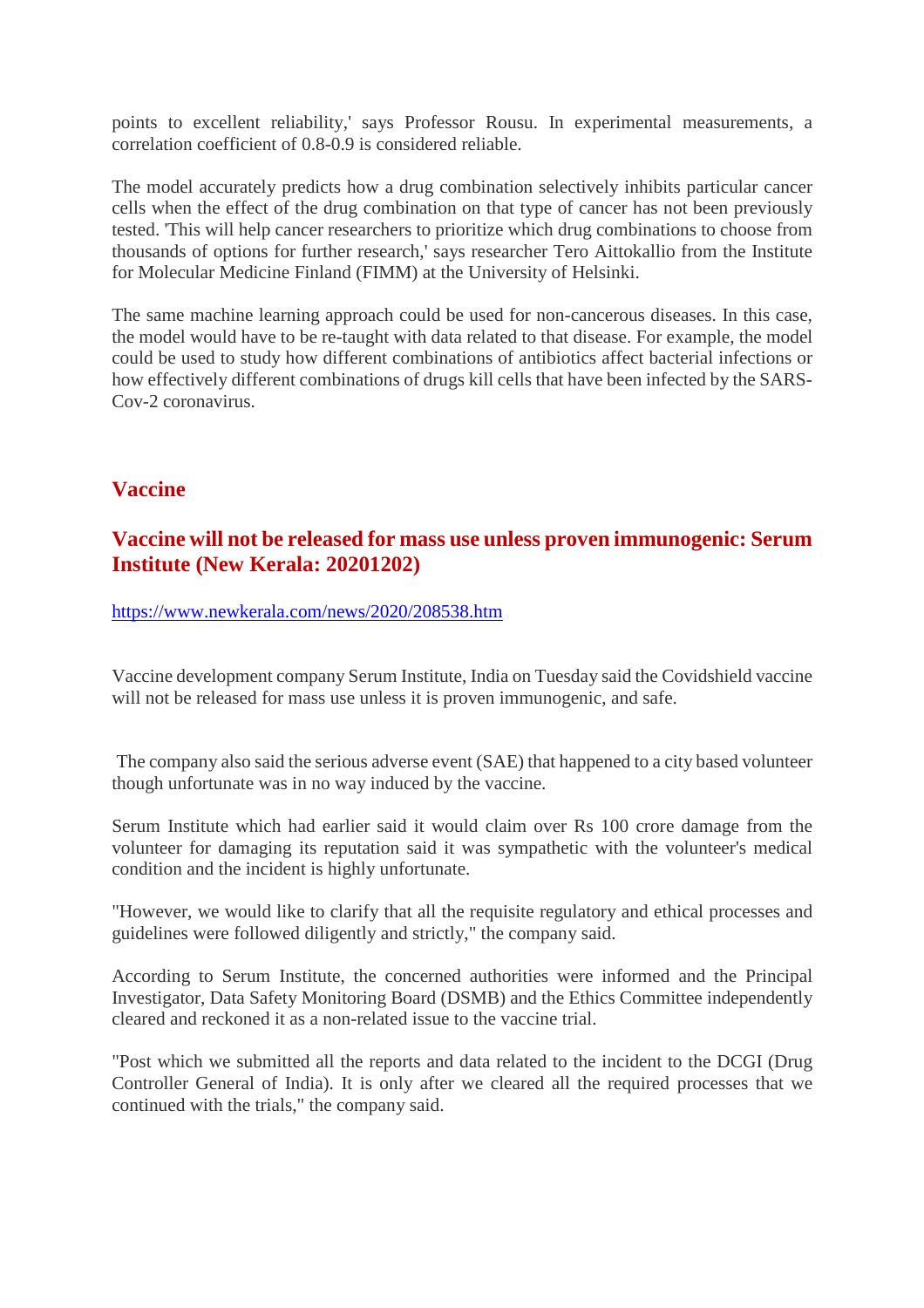"Taking into consideration the complexities and existing misnomers about vaccination and immunisation; the legal notice was sent therefore to safeguard the reputation of the company which is being unfairly maligned," the company added.

The 40-year-old city based volunteer, who works as a business consultant had wanted to investigate the cause of him contracting severe neurological health complications he had suffered after being vaccinated with Covidshield shots under development at Serum Institute, but the company was intimidating him with a threat of over Rs 100 crore damage suit, his advocates had said.

According to the advocates, their client was vaccinated on September 29 and developed severe neurological health complications and instead of probing the cause and stopping the trials Serum Institute and others kept silent.

"We are yet to get any reply for the legal notice sent to various parties, including Serum Institute. We have seen news reports about Serum Institute threatening our client with a suit for over Rs 100 crore," N.G.R. Prasad, Advocate, Row iamp; Reddy, told IANS.

"Our client had restricted his claim only for Rs 5 crore and wanted investigation to start as to the cause of him suffering severe neurological problems and stop the vaccine from affecting other people," Prasad added.

A family friend of the volunteer told IANS "He was a healthy young male. He had no preexisting ailments. Not even blood pressure. But 10 days after the vaccination, he had developed severe neurological complications."

#### **Vaccine (Hindustan: 20201202)**

https://epaper.livehindustan.com/imageview\_486931\_83815848\_4\_1\_02-12- 2020\_0\_i\_1\_sf.html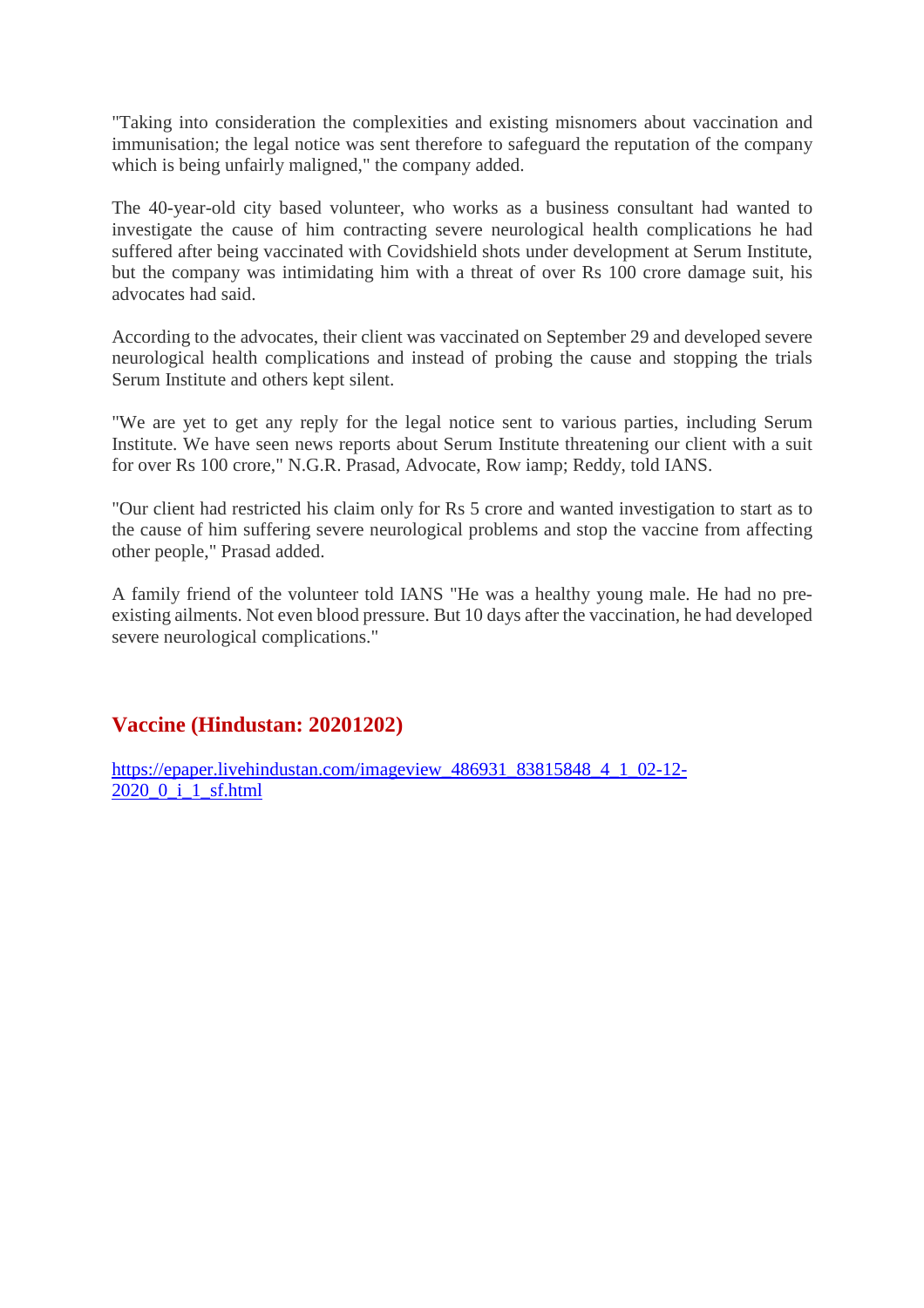# देश में सबको टीके की जरूरत नही

नई दिल्ली | एजेंसी

भारतीय आयुर्विज्ञान अनुसंधान परिषद (आईसीएमआर) ने मंगलवार को कहा कि देश में सबको कोरोना वैक्सीन की जरूरत नहीं है। कोविड टीका अभियान का उद्देश्य संक्रमण के प्रसार की शृंखला को तोडना होगा।

आईसीएमआर के महानिदेशक बलराम भार्गव ने प्रेसवार्ता में कहा, अगर हम आबादी के कुछ हिस्से का टीकाकरण करने और संक्रमण के प्रसार की श्रृंखला तोड़ने में सक्षम हैं तो देश की पूरी आबादी के टीकाकरण की जरूरत नहीं होगी। केंद्रीय स्वास्थ्य सचिव राजेश भूषण ने कहा कि सरकार

## यूपी में आरटीपीसीआर जांच ७०० रुपये में करा सकेंगे

पोस्टर लगाना मरीजों से

अछूतों जैसा सलूक :कोर्ट

सर्वोच्च अदालत ने मंगलवार कहा

मकान के बाहर पोस्टर लग जाने पर

उनके साथ अछूतों जैसा व्यवहार हो

रहेगी क्योंकि हम एक समय में आबादी के छोटे हिस्से के साथ यह शुरू कर रहे

हैं। इसलिए वायरस के प्रसार की श्रृंखला

तोडने में मास्क की भूमिका अहम होगी। ▶स्पुतनिक का ट्रायल पेज १५

> ब्योरा पेज 15

रहा है । यह जमीनी स्तर पर एक

अलग हकीकत बयान करता है।

कि कोविड – 19 के मरीजों के

युपी सरकार ने निजी लैब में कोरोना को आरटीपीसीआर जांच की कीमत 1600 रुपये से घटाकर 700 रुपये कर दी है। गुजरात सरकार ने भी जांच शुल्क 1,500 से घटाकर 800 रुपये कर दी। एक दिन पहले दिल्ली सरकार ने भी दाम घटाए थे।

ने पूरे देश की आबादी के टीकाकरण की बात कभी नहीं कही।

मास्क की भूमिका अहमः भार्गव ने कहा, मास्क की भूमिका भी बेहद अहम है। टीकाकरण के बाद भी यह जारी

**Coronavirus (Hindustan: 20201202)** 

https://epaper.livehindustan.com/imageview\_486938\_84110322\_4\_1\_02-12-2020 5 i 1 sf.html